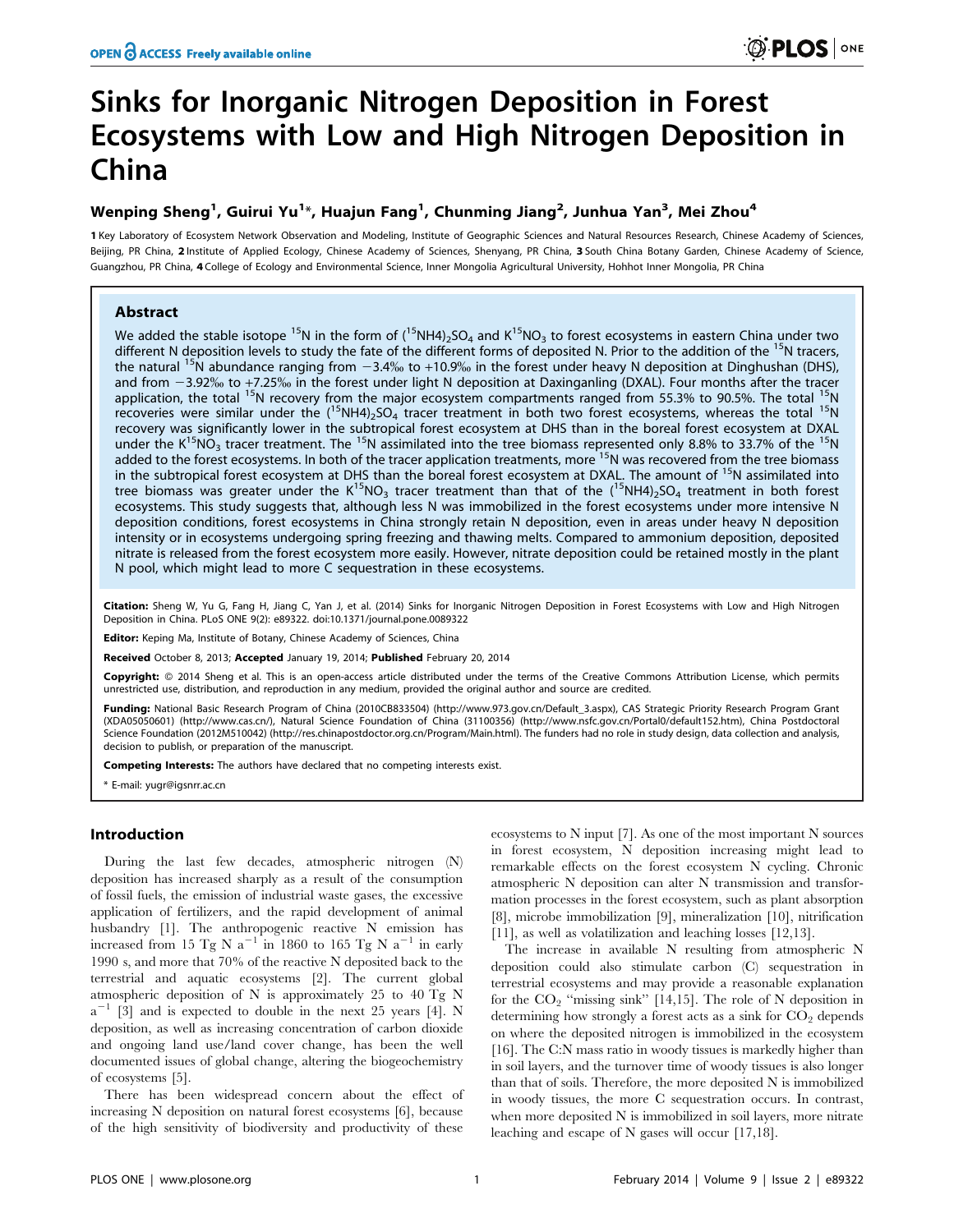In several studies, the N deposition levels of forest ecosystems were manipulated to evaluate the complex interactions of processes in the N cycle and to measure N cycling within these ecosystems [19,20]. However, in these studies, it is difficult to identify how retention of N deposition is distributed among forest ecosystem components. The N stable isotope tracing method provides a good indicator of the fate and retention of N inputs in forest ecosystems [21,22]. Labeling an N input flux with the stable isotope  $15N$  makes it possible to follow the pathways of N that moves through the ecosystem to assess the fate of N deposition across time scales [23]. Numerous  $15N$  tracing experiments have been conducted in forest ecosystems in Europe and the United States [18].

In China, reactive N emissions have increased more than threefold in the past 30 years, and the N deposition rate shows a higher mean value than is found in the United States and Europe, because of the astonishing economic growth that has occurred since the early 1980 s [24,25]. And, there are large spatial differences in the intensity of N deposition among China, owing to unbalanced development in different regions. In eastern China, the amount of N deposited in forest ecosystems in the form of dissolved inorganic nitrogen ranges from 1.3 to 29.5 kg N  $ha^{-1}$   $a^{-1}$ , and the nitrate to ammonium ratio also changes under different intensities of N deposition [26]. In the forest ecosystems suffering heavy N deposition in southern China, dissolved inorganic and organic N have been detected in the surface runoff and soil solution [19].

In this study, our objective was to examine the different fate of N deposition in two old forest ecosystems, by tracing the nitrate and ammonium forms of deposited N by  $(^{15}NH_4)_2SO_4$  and  $K^{15}NO<sub>3</sub>$  tracers. We hypothesized that less recovery of  $^{15}N$  and lower N assimilation by trees would occur in the N abundant subtropical forest ecosystem than in the N limited boreal forest ecosystem due to the more open N cycle there. We also hypothesized that the recovery of 15N would be higher with the ammonium treatment due to the greater mobility of nitrate.

#### Materials and Methods

#### Site Description

We chose two typical old-growths forests to characterize the differences in N deposition residing in these systems and the different contribution of N deposition to C sequestration under different N deposition intensities in eastern China (Table 1). N deposition in the subtropical broad-leaved forest at Dinghushan (DHS) was observed to be as high as 29 kg N ha<sup>-1</sup> a<sup>-1</sup>, and N saturation occurred in this forest ecosystem [19]. In contrast, the boreal coniferous forest at Daxinganling (DXAL) shows low available N, with nitrogen deposition of only 1.8 kg N ha<sup>-1</sup> a<sup>-1</sup> . The predominant species found in the tree layers in the subtropical monsoon evergreen broad-leaved forest are Schima superba, Syzygium jambos, and Castanopsis chinensis [27]. The boreal coniferous forest at DXAL is pure forest in which *Larix gmelinii* is the predominant tree species [28]. The soils in the two old-growth forests in the south and the north are Greyzems and Ferralsols, respectively. A more extensive description of these sites is given in Table 1.

#### Experimental Design

In May 2008, six separate plots  $(9 \times 9 \text{ m})$  were randomly distributed at each forest research station, aside the long-term forest ecosystem observation plot, with buffer zones of at least five meters. In three of the plots, a <sup>15</sup>N tracer in the form of 99% enriched  $(^{15}NH4)_2$ SO<sub>4</sub> was added. In the other plots, the applied  $^{15}N$  tracer was in the form of 99% enriched K<sup>15</sup>NO<sub>3</sub>. The quantity of the <sup>15</sup>N tracer applied to each plot was calculated to be  $36 \text{ mg}$ <sup>15</sup>N m<sup>-2</sup>, thus increasing the ambient <sup>15</sup>N concentrations in these ecosystem pools significantly above natural abundance levels while minimizing the disturbance of the soil inorganic N pools. The <sup>15</sup>N tracers were dissolved in deionized water and added to each plot in a single application using a portable sprayer. The control plots for the labeling experiment were situated within the long-term fixed observation plots. Plant and soil samples were collected before and 1 wk, 1 mo, and 4 mo after the addition of  $15$ N. Considering that the intensity of N mobilization is strongest during the spring melt, we collected an additional sample one year after the application of 15N in the boreal forest ecosystem at DXAL.

#### Sampling and Analysis

By the permissions of Dinghushan Nature Reserve Administration and Daxinganling Hanma Nature Reserve Administration, tree foliage, bark, and wood samples were collected from three each kind of dominant trees within each plot in the two forest ecosystems. Living fine roots (intact and fibrous) were separated from Oa+e horizon samples and the 0–10 and 10–20 cm mineral soil layers. Organic soil samples, consisting of the upper Oi horizon and lower Oe+a horizon, were collected from three random  $(20\times20$  cm) areas within each plot. Three sets of mineral soil profile samples were collected from three depths (0–10, 10–20, and 20–40 cm) with a 5 cm-diameter auger.

Plant and litter samples were dried to a constant weight at  $65^{\circ}$ C. Mineral soils were air dried at room temperature and then sieved through a 2 mm sieve. All samples were ground into a fine powder with a planetary mill and passed through a no. 100 mesh sieve, then stored in glassware. Plant and soil samples were oven dried at  $65^{\circ}$ C for 24 h and cooled in an evacuated desiccator immediately prior to analysis.

C and N concentrations and  $\delta^{15}N$  values were determined simultaneously with an automatic online elemental analyzer (Flash EA1112, ThermoFinnigan, Milan, Italy) coupled to an isotope ratio mass spectrometer (IRMS) (Finnigan MAT 253, Thermo Electron, Bremen, Germany). The standard deviation of 10 repeated samples was  $< 0.4\%$ .

#### Calculations and Statistics

We estimated the movements of the  $15N$  tracers within forest components using an ecosystem N pool size based on field measurements, changes in the 15N contents of the ecosystem pools following tracer addition, and  $15N$  mass recoveries.

The percentage of the total amount of tracer applied to the plots recovered within the pools was calculated as follows:

$$
^{15}\rm{N}_{\rm{rec}}
$$

$$
=\frac{(atom\%^{15}N_s-atom\%^{15}N_{ref})\times N_s\% \times M_{pool}}{(atom\%^{15}N_{tracer}-atom\%^{15}N_{ref}) \times M_{tracer}} \times 100\% \hspace{1cm} (1)
$$

where  $^{15}N_{\text{rec}}$  is the percent recovery of the  $^{15}N$  tracer recovered in the labeled N pool (%); atom%<sup>15</sup>N<sub>s</sub> is the atom% of <sup>15</sup>N in the labeled N sample; atom%<sup>15</sup>N<sub>ref</sub> is the atom% of <sup>15</sup>N in the reference (pre- or non-labeled) N pool; atom<sup>%15</sup>N<sub>trance</sub> is the atom% of  $^{15}N$  in the applied tracer;  $N_s$ % is the N concentration of the labeled N sample;  $M_{pool}$  is the dry mass of the labeled pool (g  $(m^{-2})$ ; and  $M_{\text{tracer}}$  is the mass of <sup>15</sup>N in the <sup>15</sup>N tracer applied to a plot  $(g m^{-2})$ .

The differences in the  $\delta^{15}N$  and N concentrations in the samples were tested through analysis of variance (ANOVA). All analyses were conducted using the SPSS software package (SPSS for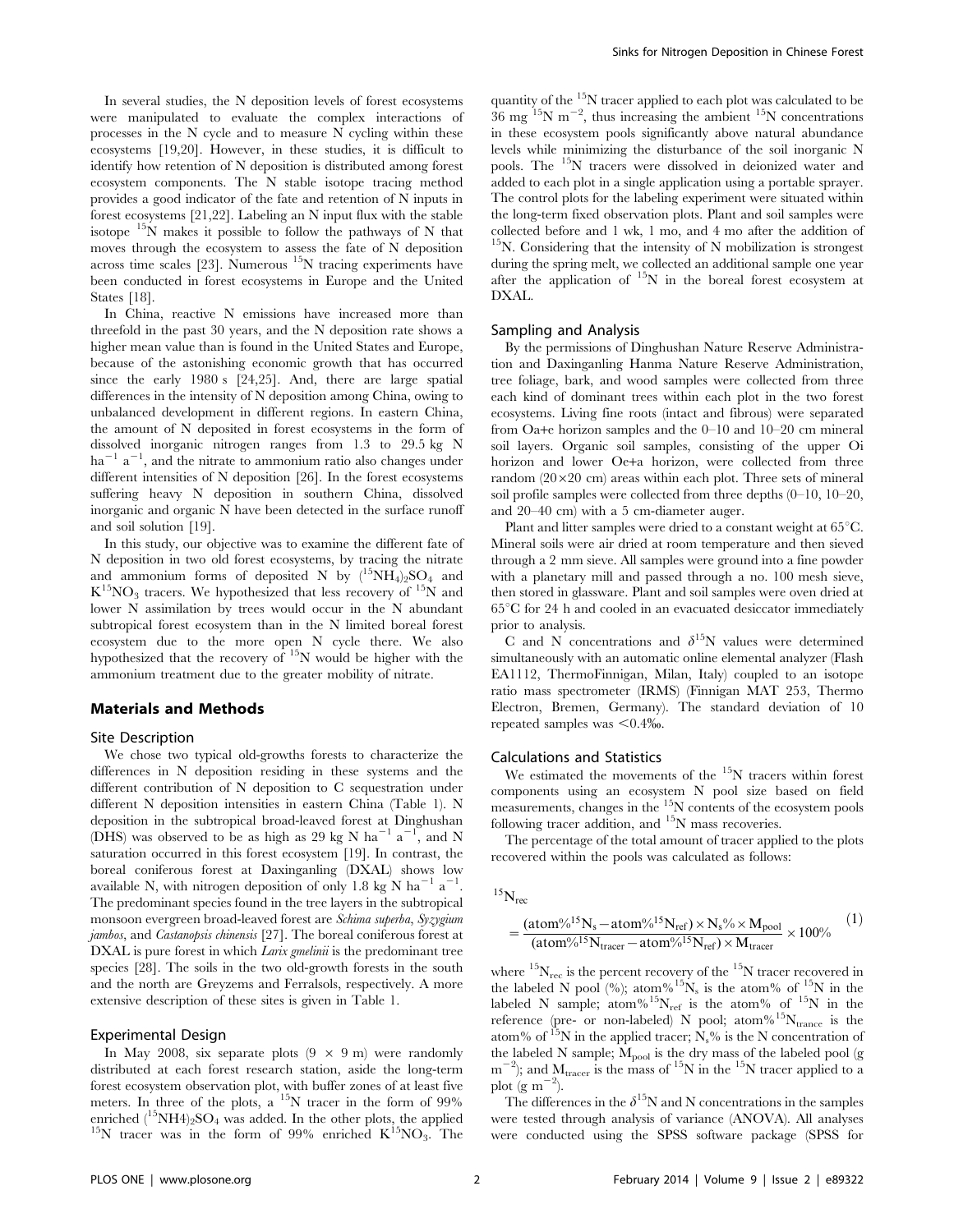Table 1. Stand characteristics and surface soil (0-20 cm) properties at the two old-growth forest sites.

| <b>Sites</b>                                                   | Dinghushan<br>(DHS)                      | Daxinganling (DXAL)      |  |
|----------------------------------------------------------------|------------------------------------------|--------------------------|--|
| Forest type                                                    | Subtropical evergreen broadleaved forest | Boreal coniferous forest |  |
| State age (yr)                                                 | 400                                      | 180                      |  |
| Location                                                       | 23°10'N, 112°34'E                        | 50°56'N, 121°30'E        |  |
| Elevation (m)                                                  | 300                                      | 810                      |  |
| Mean annual temperature (°C)                                   | 20.9                                     | $-5.4$                   |  |
| Mean annual precipitation (mm)                                 | 1 5 6 4                                  | 500                      |  |
| N deposition (kgN ha <sup>-1</sup> yr <sup>-1</sup> )          | 29.5                                     | 1.8                      |  |
| Net N mineralization (kg N ha <sup>-1</sup> yr <sup>-1</sup> ) | 164.1                                    | 71.7                     |  |
| Biomass (Mg C $ha^{-1}$ )                                      | 87.7(8.7)                                | 56.1(4.8)                |  |
| Litter input (Mg C ha <sup>-1</sup> yr <sup>-1</sup> )         | 8.42(0.47)                               | 2.50(0.27)               |  |
| Gravel (0.2-2 mm, %)                                           | 34.30                                    | 11.16                    |  |
| Silt (0.02-0.2 mm, %)                                          | 19.65                                    | 51.76                    |  |
| Sand (0.002-0.02 mm, %)                                        | 19.65                                    | 27.55                    |  |
| Clay (<0.002 mm, %)                                            | 26.22                                    | 9.53                     |  |
| SOC density(kg $m^{-2}$ )                                      | 8.8(0.58)                                | 14.62(0.35)              |  |
| Soil pH                                                        | 3.80(0.11)                               | 6.03(0.09)               |  |

Data source: Chinese Ecosystem Research Network (CERN) database.

doi:10.1371/journal.pone.0089322.t001

Windows, Version 13.0, Chicago, IL, USA). The level of statistical significance was set at  $p<0.05$  unless stated otherwise.

#### Results

# Natural <sup>15</sup>N Abundances and Ecosystem N Pools

Prior to the addition of the  $^{15}N$  tracers, the natural  $^{15}N$ abundance in the ecosystem N pools ranged from  $-3.4\%$  to  $+$ 10.9‰ in the subtropical forest ecosystem and from  $-3.92%$  to + 7.3‰ in the boreal forest ecosystem. The natural  $^{15}N$  abundance exhibited the same increasing tendency in different ecosystem N pools. The  $\delta^{15}N$  values increased as follows in the tree N pools: wood>roots>foliage>branches and increased from the forest floor to the deep mineral soils (Table 2). While the mean S.E. did not exceed  $0.8\%$  in nearly all of the N pools, the natural  $^{15}N$ abundances in the two forest ecosystems were well defined with respect to their isotopic compositions.

The ecosystem N pool of the subtropical forest ecosystem consisted of 5.76 Mg N (excluding shrubs, herbage, and soils  $\geq$ 20 cm deep), which was more than twice the size of the N pool found in the boreal coniferous forest (Table 2). The mineral soils contained the greatest amounts of N in both forest ecosystems. The N pool of the 0–20 cm soil layer accounted for 54% of the total N in the subtropical forest ecosystem, and this proportion was more than 80% in the boreal forest ecosystem. In the tree pools, the total N pools were relatively large, accounting for more than 40% of the total N pool in the subtropical forest ecosystem, whereas this proportion was only 11.8% in the boreal forest ecosystem. The forest floor pool accounted for only 5.1% and 5.8% of the total of measured N pools in the subtropical and the boreal forests, respectively.

# Total <sup>15</sup>N Recovery

In the subtropical forest ecosystem, the average total  $^{15}$ N recovery was 71.9% one week after the addition of the  $({}^{15}NH_4)_2SO_4$  tracer, and the recovery rapidly rose within one month and decreased after the rapid growth season. The same fluctuation of the  $^{15}N$  recovery was observed following  $K^{15}NO<sub>3</sub>$ treatment (Fig. 1a). The total <sup>15</sup>N recoveries were much higher following treatment with the  $(^{15}NH_4)_2SO_4$  tracer than the  $K^{15}NO_3$ tracer, and significant differences were detected for all of the three sampling times (Fig. 1a).

In the boreal forest ecosystem, the total recovery of the applied  $^{15}N$  declined a little in the first month, but rose to 90.5% after four months. The total recovery rate decreased back again one year later (Fig. 1b). As in the subtropical forest ecosystem, the fluctuation of  $15N$  recovery was same in the  $K^{15}NO<sub>3</sub>$  tracer treatment, and there were also significant differences in total  $\mathrm{^{15}N}$ recovery rates between the two tracers' treatments. However, these differences disappeared four months later in the boreal forest ecosystem (Fig. 1b).

#### N Deposition Retention

Based on the  $15N$  recovery in each N pool and the N deposition flux measured in the forest ecosystem, the N deposition retention was calculated. More than three quarters of deposited N was retained in the forest ecosystem after the growing season or the rapid growth season, because ammonium immobilization rate was high and a large proportion of N deposition was in the form of ammonium in China (Table 3). Even after the spring freezing and thawing melts, there was still more than half part of deposited N was retained in the forest ecosystem.

# <sup>15</sup>N Recovery in each N Pool

The fate of the added  $15N$  was significantly different between the two tracers' treatments in the subtropical forest ecosystem. Four months after  $(^{15}NH_4)_2SO_4$  tracer addition, the organic soil layer (comprised of the upper Oi horizon and lower Oe+a horizon) was found to be the largest sink. The second is the mineral soil layer, and tree N pool accounted for less than one third of the total recovered  $^{15}N$  tracer (Fig. 2). In contrast, following treatment with the  $K^{15}NO_3$  tracer, the largest sink was the tree N pool, and the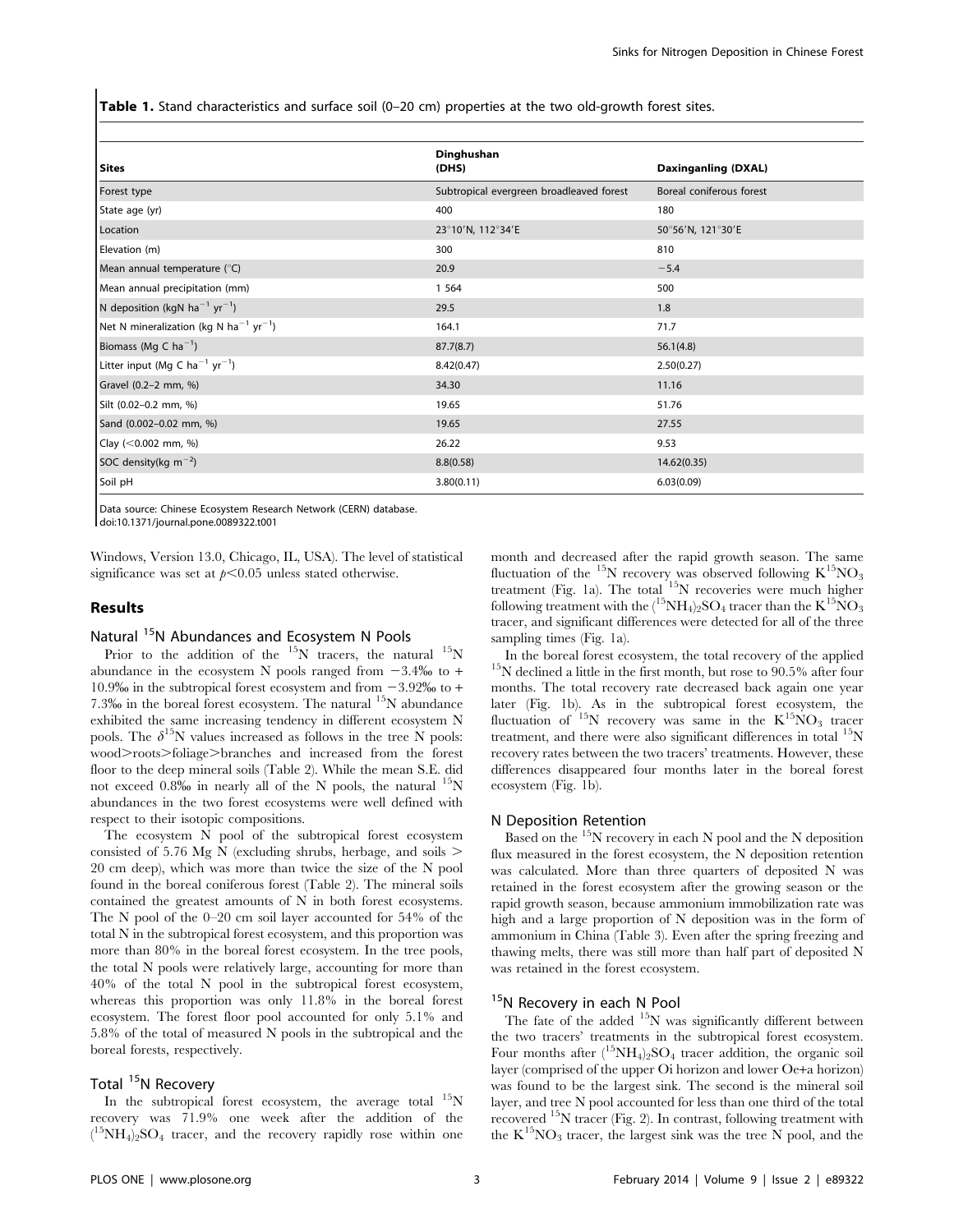Table 2. Natural <sup>15</sup>N abundance and N mass in the major ecosystem pools in the two old growth forest ecosystems.

| <b>Ecosystem pool</b> | Subtropical forest ecosystem (DHS)                  |         |            |       | Boreal forest ecosystem (DXAL)                      |          |           |                   |
|-----------------------|-----------------------------------------------------|---------|------------|-------|-----------------------------------------------------|----------|-----------|-------------------|
|                       | Natural <sup>15</sup> N abundance Mass <sup>a</sup> |         | ${\bf N}$  | C/N   | Natural <sup>15</sup> N abundance Mass <sup>a</sup> |          | N         | C/N               |
|                       | $(\%0)$                                             | (kg/ha) | (kg/ha)    |       | $(\%0)$                                             | (kg/ha)  | (kg/ha)   |                   |
| Tree                  |                                                     |         |            |       |                                                     |          |           |                   |
| Foliage               | $-2.26(0.25)$                                       | 8,483   | 163.9      | 23.8  | $-3.92(0.34)$                                       | 2,039    | 69.2      | 15.2              |
| <b>Branches</b>       | $-3.08(0.25)$                                       | 86,699  | 934.7      | 40.3  | $-4.99(0.21)$                                       | 11,874   | 50.4      | 122.4             |
| Wood                  | $-1.22(0.38)$                                       | 196,740 | 469.6      | 183.5 | $-1.20(0.56)$                                       | 86,197   | 66.9      | 705.1             |
| Roots                 | 0.82(0.44)                                          | 59,312  | 787.3      | 33.7  | 9.88(1.46)                                          | 22,266   | 112.9     | 108.8             |
| Forest floor          |                                                     |         |            |       |                                                     |          |           |                   |
| Oi                    | $-2.49(0.26)$                                       | 7,612   | 145.4      | 26.3  | $-0.93(0.04)$                                       | 5,526    | 71.8      | 35.0              |
| $Oa + e$              | $-2.90(0.15)$                                       | 12,796  | 147.2      | 33.7  | $-1.26(0.18)$                                       | 5,557    | 74.1      | 35.9              |
| Mineral soil          |                                                     |         |            |       |                                                     |          |           |                   |
| $0-10$ cm             | 6.21(0.49)                                          | 861,000 | 2 000.0    | 18.8  | 4.34(0.27)                                          | 151,333  | 1 057.7   | 30.1              |
| 10-20 cm              | 8.91(0.20)                                          | 974,000 | 1 109.4    | 23.3  | 6.41(0.22)                                          | 748,400  | 1 024.9   | 21.0              |
| Total                 | -                                                   |         | 5 7 5 7 .4 |       |                                                     | $\equiv$ | 2 5 2 7.8 | $\qquad \qquad -$ |

a: From a database of the Chinese Ecosystem Research Network (CERN).

doi:10.1371/journal.pone.0089322.t002



Figure 1. Changes in total <sup>15</sup>N recovery rates in the subtropical forest ecosystem at DHS (a) and in the boreal forest ecosystem at DXAL (b) in the  $(^{15}NH4)_2SO_4$  and  $K^{15}NO_3$  tracer treatments at one week, one month, four months, and one year (sampled<br>only at DXAL) after the addition of the <sup>15</sup>N tracers. An asterisk(\*)means that there is a significant difference in  $15N$  recovery rates between the two tracer treatments ( $p$ <0.05). doi:10.1371/journal.pone.0089322.g001

recovered 15N tracer in both organic soil layer and mineral soil layer was less than 40% (Fig. 2).

In the boreal forest, the trees contained the minimum  $\rm ^{15}N$  pool four months after <sup>15</sup>N tracer application in both the  $(^{15}NH_4)_2SO_4$ and  $K^{15}NO_3$  tracer treatments. The difference between the treatments using the two different tracers was because that the organic soil layer represented the largest  $15N$  sink in the  $(^{15}NH_4)_2$ SO<sub>4</sub> tracer treatment, while the mineral soil layer was the largest  $^{15}N$  sink in the  $K^{15}NO<sub>3</sub>$  tracer treatment (Fig. 2).

**Impact of Spring Melt on**  ${}^{15}N$  **Retention**<br>After the repeated freezing and thawing cycles in spring, total  $^{15}$ N recovery decreased by 36.7% and 29.8% under the  $(^{15}NH_4)_2SO_4$  and  $K^{15}NO_3$  tracer treatments, respectively, in the boreal forest ecosystem (Fig. 1). The reduction of retained  $^{15}N$ from the forest ecosystem mainly occurred in the soil layer (Fig. 3). The amount of reduction in the organic soil and the mineral soil were almost same in the  $(^{15}NH_4)_2SO_4$  tracer treatment, and there was about 40% of the retained  $^{15}N$  losing from each of the two N pools. However, the loss of retained  $15\text{N}$  mainly occurred in the mineral soil in the  $K^{15}NO_3$  tracer treatment, and the reduction percent is also about 40% in N pool of mineral soil. The absolute amount of  $15N$  reduction in the tree N pool is few in both the treatments, but the percentage of the 15N loss in the tree N pool was more than 50% in the in the  $K^{15}NO_3$  tracer treatment.

## Discussion

# Natural <sup>15</sup>N Abundances

In our study, 15N natural abundance in the foliage and branches in the subtropical forest was higher than in the boreal forest. Metaanalysis of 15N tracer field studies in Europe and North America indicates that foliar 15N natural abundance is a good indicator of ecosystem N-retention capacities [18]. This point is also supported by our study in eastern China, for the average total  $^{15}N$  tracer recovery rate was significantly higher in the boreal forest ecosystem than in subtropical forest ecosystem, after the growing season or fast growth season (Fig. 1).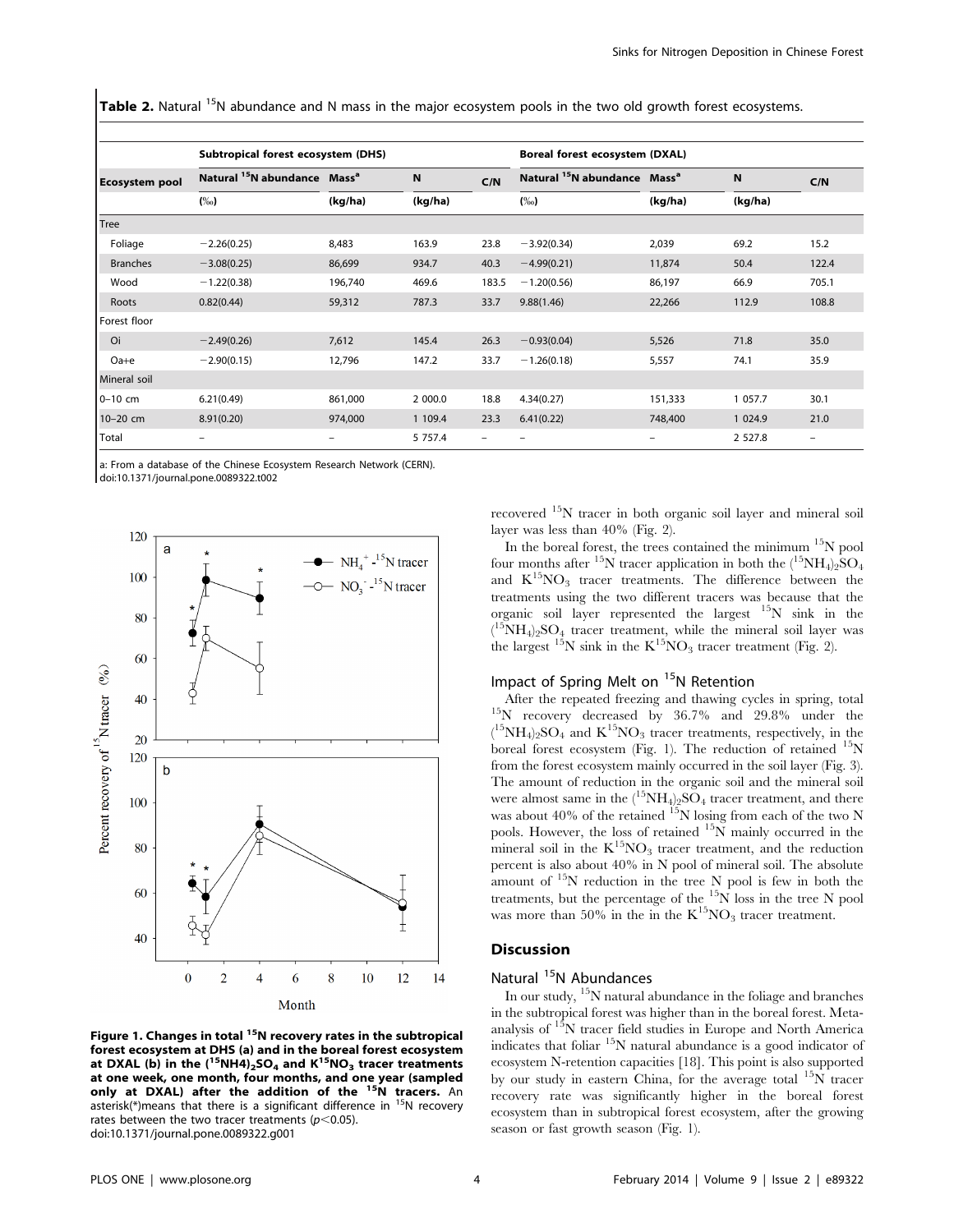Table 3. Nitrogen deposition and retention in the two old growth forest ecosystems during the experimental period.

|                                    | Nitrogen deposition <sup>a</sup> |         | Immobilization rate <sup>b</sup> |         | Nitrogen deposition |  |  |
|------------------------------------|----------------------------------|---------|----------------------------------|---------|---------------------|--|--|
|                                    | kg $N/(ha \cdot a)$              |         | (%)                              |         | retention           |  |  |
|                                    | Ammonium                         | Nitrate | <b>Ammonium</b>                  | Nitrate | %                   |  |  |
| Subtropical evergreen forest (DHS) | 6.9                              | 4.9     | 89.7                             | 55.3    | 75.4                |  |  |
| Boreal coniferous forest (DXAL)    | 0.7                              | 0.3     | 90.5                             | 85.4    | 88.9                |  |  |

a Inorganic nitrogen deposition from May to August 2008, from a database of the Chinese Ecosystem Research Network (CERN).

 $^{\rm b}$ Total <sup>15</sup>N recovery in the ecosystem four months after the application of the (<sup>15</sup>NH<sub>4</sub>)<sub>2</sub>SO<sub>4</sub> and K<sup>15</sup>NO<sub>3</sub> tracers.

doi:10.1371/journal.pone.0089322.t003

However, the  $15N$  natural abundance in roots was much greater in the boreal forest than in the subtropical forest (Table 2). The rate of N-cycling, N losses, and mycorrhizal association are the possible reason for the difference of plant 15N natural abundance in the terrestrial ecosystems [29]. The inconsistent variation of  $\mathrm{^{15}N}$ natural abundance indicated that the plants survived the low inorganic N availably mainly by the existence of mycorrhizal fungi in the boreal forest ecosystem. Through the proliferation of their hyphae, mycorrhizal fungi supply their host plants with organic N via protein degradation [30]. The transfer of N from mycorrhizal fungi to their hosts favors <sup>15</sup>N-depletion because of fractionation during metabolic processes and the selective retention of specific N compounds by the fungi, thus the fungal N is enriched by  $3-11\%$ relative to the host plant N [29,31]. Therefore, the  $^{15}$ N natural abundance in the foliage and branches was relatively low, whereas the 15N natural abundance in infected roots was considerably higher in the boreal forest ecosystem.

#### N Deposition Retention

In our study, the average total  $15N$  tracer recovery rate was significantly higher in the boreal forest ecosystem than in subtropical forest ecosystem (Fig. 1, Table. 3). The <sup>15</sup>N recovery rate was significantly higher in the  $({}^{15}\text{NH}_4)_2\text{SO}_4$  treatment than in the  $K^{15}NO_3$  treatment, especially at the beginning of the experiment (Fig. 1). At the time N deposition entering the forest ecosystem, ammonium is likely retained on cation exchange sites in soil organic matter and clays, while nitrate is more mobile and prone to uptake by plants and leaching or gaseous losses during denitrification [32,33]. Therefore, more  $15N$  tracer was recovered in the  $(^{15}NH_4)_2SO_4$  treatment, but was mainly stored in the organic and mineral soil layers. However, the less 15N tracer was recovered in the  $K^{15}NO_3$  treatment, but more was utilized by trees (Fig. 2). Because the ammonium recovery rate is higher and the N deposition was mainly in ammonium in the forest ecosystem in China [26], more than three quarter of the N deposition could be retained in the forest ecosystem in the growing or fast growth season (Table 3).



Figure 2. Percentage of recovered <sup>15</sup>N in different ecosystem N pools in the subtropical forest ecosystem at DHS and in the boreal forest ecosystem at DXAL in the  $(^{15}$ NH4)<sub>2</sub>SO<sub>4</sub> and K<sup>15</sup>NO<sub>3</sub> application treatments. doi:10.1371/journal.pone.0089322.g002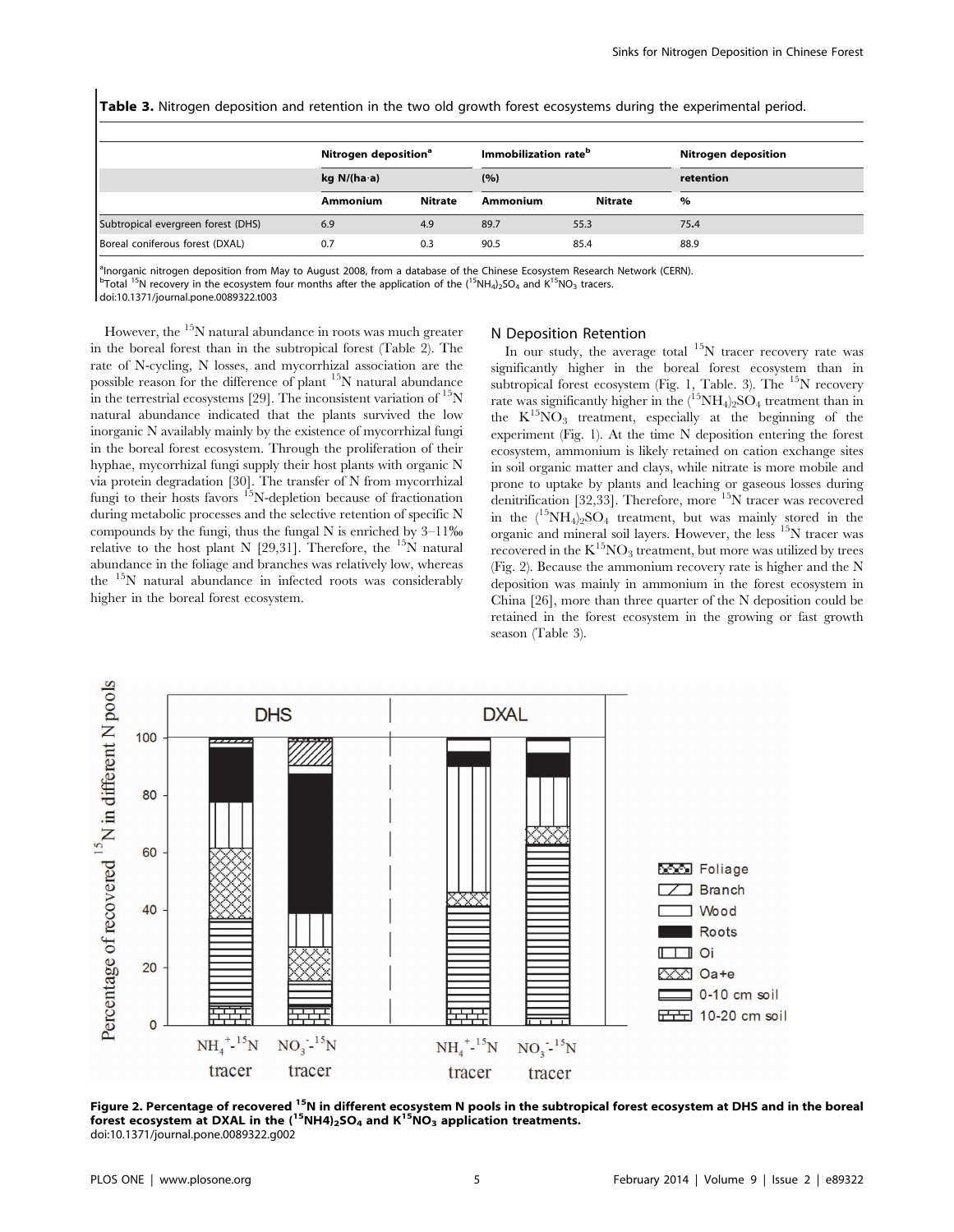

Figure 3. <sup>15</sup>N recovery reduction after the spring freezing and thawing melts in the boreal forest ecosystem at DXAL in the  $(15NH4)_{2}SO_{4}$  and  $K^{15}NO_{3}$  application treatments. An asterisk(\*)means that there is a significant difference in the change of  $15N$ recovery rates between the two tracer treatments ( $p$ <0.05). doi:10.1371/journal.pone.0089322.g003

# Reasons for N Retention Difference in the Two Forest Ecosystem

As we hypothesized, the  $15N$  recovery rate was continuously lower in the tropical forest ecosystem than in the boreal forest ecosystem after the growing season or the fast growth season (Fig. 1). The deposited N partly was absorbed by plants and by microbes, partly was immobilized in the soil through abiotic way, and partly escaped from the ecosystem by leaching and gas emission. Higher temperature in the tropical forest ecosystem might lead to greater rates of N uptake by plants and microbes, while, the rates of soil N-cycling processes, such as mineralization and nitrification, and losses via gas emissions or leaching, were also increased by the higher temperature. And the possible increases in rates of soil N-cycling processes could have more than offset the greater uptake. In the subtropical forest ecosystem, nitrification accounts for close to 80% of the net mineralization, and nitrate is the main N source in this forest ecosystem [34]. Therefore,  $^{15}$ N tracer recovery was relatively low in the treatment involving the  $K^{15}NO<sub>3</sub>$  tracer application (Fig. 1 Table. 3).

The boreal forest ecosystem was located in northeast China, where microbial activity is restricted by low temperature, and there is far less available N than is needed (Table 1). External N could be tightly fixed in the ecosystem when entering to the ecosystem. The higher soil C:N, which promotes microbial N immobilization and reduces net nitrification, could be another reason contributing to greater  $15N$  recovery rate in the boreal forest. Especially, C:N in the organic soil, strongly influences the nitrate losing in the forest ecosystem [35]. Study across the forest ecosystems of Europe and North America also supports that the total ecosystem retention of applied  $15N$  positively correlates with soil C:N ratio [18].

Except for temperature and soil C:N ratio, N deposition is another most consistent and useful indicator of N retention rate [18]. The deposited N from atmosphere accumulated in the ecosystem, and changed the N saturation status of the forest ecosystems [36].The rising of N availability relaxes competition for N, thus stimulating ammonium oxidizers, and leading to elevated production and loss of N from the ecosystem [37]. The boreal forest ecosystem, historically poor in N availability, would have a substantial capacity to store excess N. However, the heavy atmospheric N deposition in the subtropical forest ecosystem reduced biotic demand and increased soil N-cycling processes, and finally led to less  $15N$  trace recovered (Fig. 1). Study in the United States also finds that atmospheric N retention is  $>90\%$  for sites receiving  $\langle 7 \text{ kg N} \text{ ha}^{-1} \text{ yr}^{-1}$ , which decreases to  $\langle 60\% \text{ at sites} \rangle$ receiving  $>$ 11 kg N ha<sup>-1'</sup> yr<sup>-1</sup> [38].

#### Contribution of Deposited N to C Sequestration

Following the growing season or the rapid growth season, a greater amount of N was utilized by tree following  $K^{15}NO_3$  tracer application compared to  $(^{15}NH_4)_2SO_4$  tracer application in both forest ecosystems (Fig. 2). This occurred not only because nitrate is more mobile than ammonium but also because nitrate is more important in balancing cation uptake [32,33]. The utilization of deposited N by the tree in subtropical forest ecosystem was higher than in boreal forest ecosystem (Fig. 2). The difference in N uptake by tree between the treatments involving the two  $^{15}N$  tracers was much smaller in the boreal forest ecosystem, likely due to the high ammonia absorption rate under N limited conditions [39,40].

However, contrary to our hypothesis, the stimulating effects of external N on tree growth were not obvious in the boreal forest ecosystem, most likely due to the difference in tree species and the competition for N between bacteria and vegetation in this N limited ecosystem [41]. Although N saturation has been observed in the subtropical forest ecosystem [19], the utilization of external N by tree was still higher than that in the boreal forest ecosystem. The role of N deposition in determining how strongly a forest acts as a sink for  $CO<sub>2</sub>$  depends on where the deposited nitrogen is immobilized in the ecosystem [18]. The C:N mass ratio in woody tissues is markedly higher than in soil layers, and the turnover time of woody tissues is also longer than that of soils. For the more deposited N is immobilized in woody tissues, the more C sequestration would be stimulated by N deposition in the subtropical forest ecosystem.

#### Uncertainties

In this study, we explored where deposited N ultimately resides as well as the role that N deposition plays in contributing to C sequestration in the forest ecosystems of China. However, due to the lack of enough technical and capital supports, there are still some shortcomings that need to be overcome in the future. First of all, the  $15N$  tracers were sprayed on the forest floor in this study, giving no considerations to the possibility of deposited N absorption by foliage. Therefore, the utilization of deposited N might have been underestimated in this study, because previous studies show that nitrogen can be absorbed by tree canopies from atmospheric input, and this process relates to both ammonium and nitrate ions [42–44]. Secondly, only foliage, bark, and wood of dominant trees, as well as organic layer and mineral soil above 20 cm were sampled within each plot. Given the possible immobilization of deposited N by other plants and in the deep soil layers, the utilization of deposited N by the forest ecosystems might have been underestimated to some extent in this study. Finally, less sampling frequency and shorter duration of the experiment might also be the source of uncertainty in this study. These all need to be perfected in the future studies.

### Conclusions

This study traced atmospheric ammonium and nitrate deposition under different N deposition levels via the application of  $({}^{15}\text{NH4})_{2}\text{SO}_4$  and  $\text{K}^{15}\text{NO}_3$  in two forest ecosystems in China. Prior to <sup>15</sup>N tracer application, the natural <sup>15</sup>N abundance showed the same pattern in different ecosystem N pools in these two forest ecosystems, with the following order found in the tree N pools: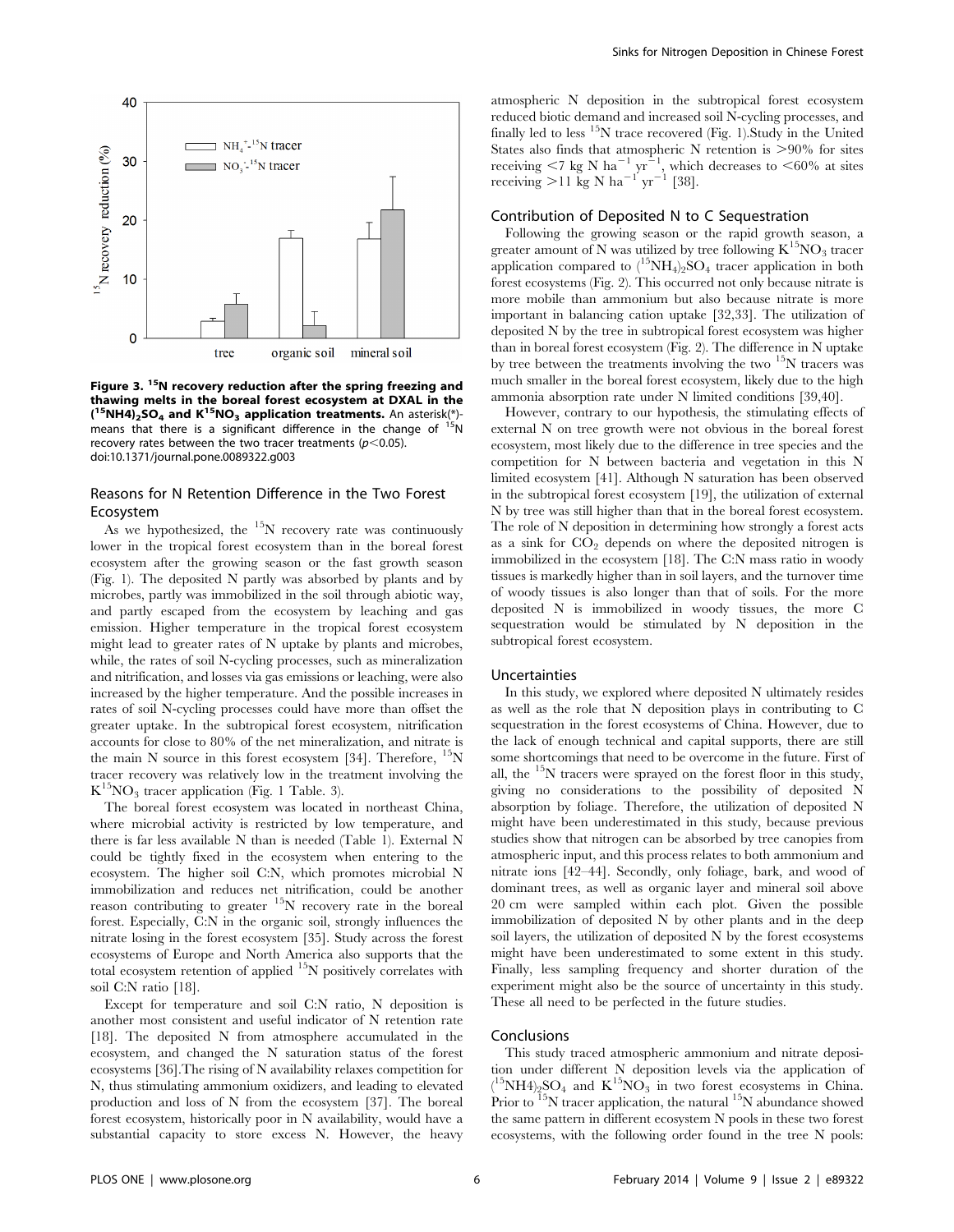wood>roots>foliage>branches and with increases being observed from the forest floor to deep mineral soils. Four months after the addition of the  $^{15}N$  tracers, the  $^{15}N$  recovery rates in the subtropical forest ecosystem at DHS were 89.7% and 55.3% under  $({}^{15}\text{NH4})_2\text{SO}_4$  and  $\text{K}^{15}\text{NO}_3$  application, respectively. The  $^{15}\text{N}$  recovery rates were both higher in the two tracer treatments, with recovery rates of 90.5% and 85.4% being observed, respectively. The amounts 15N recovered in the tree pools were significantly greater in the subtropical forest ecosystem, accounting for 22.3% and 61.0% of the total recovered  $^{15}N$  pools under the  $(^{15}NH4)_2SO_4$  and  $K^{15}NO_3$  tracer treatments, respectively. However, in the boreal coniferous forest at DXAL, the trees contained the smallest <sup>15</sup>N pool four months after <sup>15</sup>N application, accounting for  $9.8\%$  and  $13.4\%$  of the total recovered  $15N$  pools under the  $(15NH4)_{2}SO_{4}$  and  $K^{15}NO_{3}$  tracer treatments, respectively. Our findings suggest that more than half of atmospheric N deposition is immobilized in the forest ecosystems of China, even in areas under a heavy N deposition intensity and in ecosystems

#### References

- 1. Galloway JN, Townsend AR, Erisman JW, Bekunda M, Cai ZC, et al. (2008) Transformation of the nitrogen cycle: Recent trends, questions, and potential solutions. Science 320: 889–892.
- 2. Galloway JN, Dentener FJ, Capone DG, Boyer EW, Howarth RW, et al. (2004) Nitrogen cycles: past, present, and future. Biogeochemistry 70: 153–226.
- 3. Neff JC, Chapin III FS, Vitousek PM (2003) Breaks in the cycle: dissolved organic nitrogen in terrestrial ecosystems. Frontiers in Ecology and the Environment 1: 205–211.
- 4. Lamarque JF, Kiehl J, Brasseur G, Butler T, Cameron-Smith P, et al. (2005) Assessing future nitrogen deposition and carbon cycle feedback using a multimodel approach: Analysis of nitrogen deposition. Journal of Geophysical Research: Atmospheres (1984–2012) 110.
- 5. Vitousek PM (1994) Beyond global warming: ecology and global change. Ecology 75: 1861–1876.
- 6. Klopatek JM, Barry MJ, Johnson DW (2006) Potential canopy interception of nitrogen in the Pacific Northwest, USA. Forest ecology and management 234: 344–354.
- 7. Aber JD, Magill AH (2004) Chronic nitrogen additions at the Harvard Forest (USA): the first 15 years of a nitrogen saturation experiment. Forest Ecology and Management 196: 1–5.
- 8. Magill AH, Aber JD, Berntson GM, McDowell WH, Nadelhoffer KJ, et al. (2000) Long-term nitrogen additions and nitrogen saturation in two temperate forests. Ecosystems 3: 238–253.
- 9. Tietema A (1998) Microbial carbon and nitrogen dynamics in coniferous forest floor material collected along a European nitrogen deposition gradient. Forest Ecology and Management 101: 29–36.
- 10. Chen Y, Högberg P (2006) Gross nitrogen mineralization rates still high 14 years after suspension of N input to a N-saturated forest. Soil Biology and Biochemistry 38: 2001–2003.
- 11. Venterea RT, Groffman PM, Verchot LV, Magill AH, Aber JD (2004) Gross nitrogen process rates in temperate forest soils exhibiting symptoms of nitrogen saturation. Forest ecology and management 196: 129–142.
- 12. Fang Y, Gundersen P, Mo J, Zhu W (2009) Nitrogen leaching in response to increased nitrogen inputs in subtropical monsoon forests in southern China. Forest Ecology and Management 257: 332–342.
- 13. Hoegberg P, Fan H, Quist M, Binkley D, Tamm CO (2006) Tree growth and soil acidification in response to 30 years of experimental nitrogen loading on boreal forest. Global Change Biology 12: 489–499.
- 14. Gifford R (1994) The global carbon cycle: a viewpoint on the missing sink. Functional Plant Biology 21: 1–15.
- 15. Luo Y, Hui D, Zhang D (2006) Elevated CO2 stimulates net accumulations of carbon and nitrogen in land ecosystems: a meta-analysis. Ecology 87: 53–63.
- 16. Magnani F, Mencuccini M, Borghetti M, Berbigier P, Berninger F, et al. (2007) The human footprint in the carbon cycle of temperate and boreal forests. Nature 447: 849–851.
- 17. Nadelhoffer KJ, Emmett BA, Gundersen P, Kjønaas OJ, Koopmans CJ, et al. (1999) Nitrogen deposition makes a minor contribution to carbon sequestration in temperate forests. Nature 398: 145–148.
- 18. Templer P, Mack M, III FC, Christenson L, Compton J, et al. (2012) Sinks for nitrogen inputs in terrestrial ecosystems: a meta-analysis of 15N tracer field studies. Ecology 93: 1816–1829.
- 19. Fang Y, Gundersen P, Mo J, Zhu W (2008) Input and output of dissolved organic and inorganic nitrogen in subtropical forests of South China under high air pollution. Biogeosciences 5: 339–352.
- 20. Wright RF, Rasmussen L (1998) Introduction to the NITREX and EXMAN projects. Forest Ecology and Management 101: 1–7.

undergoing spring freezing and thawing melts. Although deposited nitrate is readily released from forest ecosystems, nitrate deposition is immobilized more in tree biomass, which means that it would do more contributions to C sequestration than ammonia deposition in the forest ecosystems of China.

# Acknowledgments

We gratefully acknowledge the staff of the Dinghushan and Daxinganling forest ecosystem research stations for permission to access their study sites. We would also like to thank the staff at these stations for their assistance in the field.

# Author Contributions

Conceived and designed the experiments: WS GY HF. Performed the experiments: WS JY MZ. Analyzed the data: WS. Contributed reagents/ materials/analysis tools: GY. Wrote the paper: WS. Reviewed the manuscript: CJ.

- 21. Schlesinger WH (2009) On the fate of anthropogenic nitrogen. Proceedings of the National Academy of Sciences 106: 203–208.
- 22. Turner MM, Henry HA (2009) Interactive effects of warming and increased nitrogen deposition on 15N tracer retention in a temperate old field: seasonal trends. Global Change Biology 15: 2885–2893.
- 23. Currie WS, Nadelhoffer KJ (1999) Original Articles: Dynamic Redistribution of Isotopically Labeled Cohorts of Nitrogen Inputs in Two Temperate Forests. Ecosystems 2: 4–18.
- 24. Liu X, Zhang Y, Han W, Tang A, Shen J, et al. (2013) Enhanced nitrogen deposition over China. Nature 494: 459–462.
- 25. Lv C, Tian H (2007) Spatial and temporal patterns of nitrogen deposition in China: Synthesis of observational data. Journal of Geophysical Research: Atmospheres (1984–2012) 112.
- 26. Sheng W, Yu G, Jiang C, Yan J, Liu Y, et al. (2013) Monitoring nitrogen deposition in typical forest ecosystems along a large transect in China. Environmental monitoring and assessment 185: 833–844.
- 27. Mo J, Zhang W, Zhu W, Gundersen P, Fang Y, et al. (2008) Nitrogen addition reduces soil respiration in a mature tropical forest in southern China. Global Change Biology 14: 403–412.
- 28. Fan P, Jiang Y (2010) Nitrogen dynamics differed among the first six root branch orders of Fraxinus mandshurica and Larix gmelinii during short-term decomposition. Journal of plant research 123: 433–438.
- 29. Högberg P (1997) Tansley review No 95 N-15 natural abundance in soil-plant systems. New Phytologist 137: 179–203.
- 30. Hobbie EA, Hobbie JE (2008) Natural abundance of (15)N in nitrogen-limited forests and tundra can estimate nitrogen cycling through mycorrhizal fungi: A review. Ecosystems 11: 815–830.
- 31. Högberg P, Högbom L, Schinkel H, Högberg M, Johannisson C, et al. (1996) N-15 abundance of surface soils, roots and mycorrhizas in profiles of European forest soils. Oecologia 108: 207–214.
- 32. Koba K, Hirobe M, Koyama L, Kohzu A, Tokuchi N, et al. (2003) Natural N-15 abundance of plants and soil N in a temperate coniferous forest. Ecosystems 6: 457–469.
- 33. Peri PL, Ladd B, Pepper DA, Bonser SP, Laffan SW, et al. (2011) Carbon ( $\delta$ 13C) and nitrogen  $(\delta15N)$  stable isotope composition in plant and soil in Southern Patagonia's native forests. Global Change Biology 28: 1365–2486.
- 34. Fang HJ, Yu GR, Cheng SL, Zhu TH, Wang YS, et al. (2010) Effects of multiple environmental factors on CO(2) emission and CH(4) uptake from old-growth forest soils. Biogeosciences 7: 395–407.
- 35. Lovett GM, Christenson LM, Groffman PM, Jones CG, Hart JE, et al. (2002) Insect defoliation and nitrogen cycling in forests. BioScience 52: 335–341.
- 36. Aber J, McDowell W, Nadelhoffer K, Magill A, Berntson G, et al. (1998) Nitrogen saturation in temperate forest ecosystems. BioScience 48: 921–934.
- 37. Gundersen P, Schmidt IK, Raulund-Rasmussen K (2006) Leaching of nitrate from temperate forests effects of air pollution and forest management. Environmental Reviews 14: 1–57.
- 38. Aber JD, Goodale CL, Ollinger SV, Smith M-L, Magill AH, et al. (2003) Is nitrogen deposition altering the nitrogen status of northeastern forests? BioScience 53: 375–389.
- 39. Xu XL, Ouyang H, Richter A, Wanek W, Cao GM, et al. (2011) Spatiotemporal variations determine plant-microbe competition for inorganic nitrogen in an alpine meadow. Journal of Ecology 99: 563–571.
- 40. Zhang B, Liang C, He HB, Zhang XD (2013) Variations in Soil Microbial Communities and Residues Along an Altitude Gradient on the Northern Slope of Changbai Mountain, China. Plos One 8.